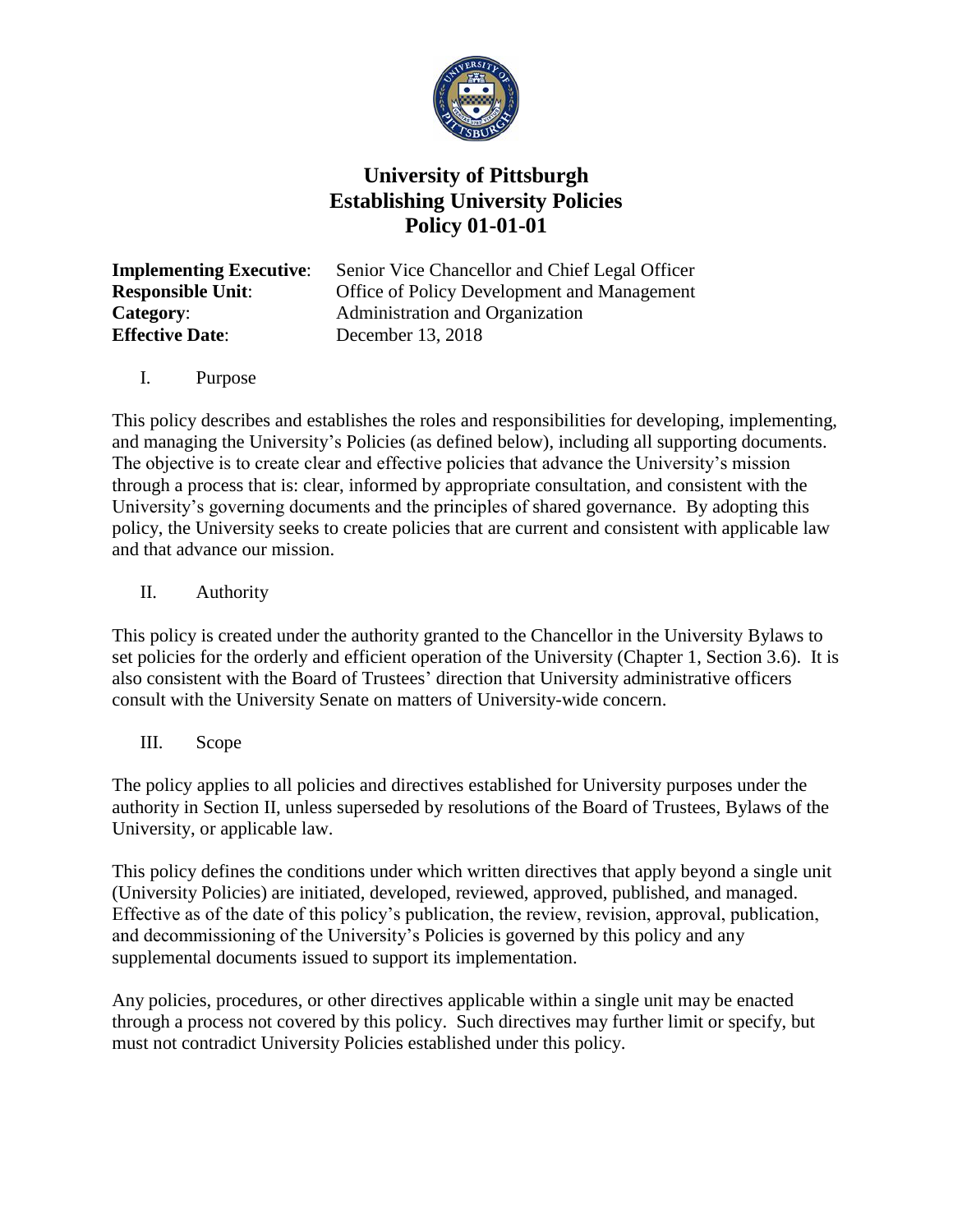## IV. Establishment

To achieve the purposes outlined above, the Office of Policy Development and Management (Policy Office) is hereby established by the Chancellor. This Office is led by an Assistant Vice Chancellor for Policy Development and Management (AVC PDM), or equivalent, who reports to the Senior Vice Chancellor (SVC)/ Chief Legal Officer, or equivalent officer. The Policy Office is charged with implementing this policy, including overseeing the creation, review, revision, publishing, and decommissioning of University Policies.

## V. Development of University Policy

University Policies shall be created or updated through a process involving the following steps:

- A proposal to initiate a policy development process is submitted to the Chancellor for approval.
- For each approved proposal, a Charter must be prepared and submitted to the Chancellor for approval. The Charter must define: the objective and scope of the policy development or revision; establish a process (generally a committee) to prepare a draft proposed policy or policy revision and its supporting documents; and define the review process. Prior to approval of the Charter, the Chancellor will consult with the University Senate. Approved Charters will be posted by the Policy Office on a suitable website.
- Each approved Charter must define the requirements of the policy development or revision process. That process will be managed and supported by the Policy Office. Changes to the development or revision process must either be consistent with the terms of the Charter, or a new or amended Charter must be approved by the Chancellor.
- A final draft policy must be submitted to the Chancellor for approval. The draft must be accompanied by a summary of the input provided during the review process defined in the Charter. The Chancellor shall inform the University Senate of the final decision to approve or not approve the draft policy.

The Policy Office will establish and manage the procedures by which each of these submissions will be developed and approved.

## VI. Publication and Management

All University Policies will be published by the Policy Office in a central location accessible to the University community and any other parties who must adhere to those authorities. The Policy Office will disseminate, publish, and manage, including conduct substantive reviews of all approved policies, in a manner to promote effective implementation of University Policies.

VII. Record Retention

The Policy Office will serve as a central repository and maintain a file regarding the development or revision of a University Policy.